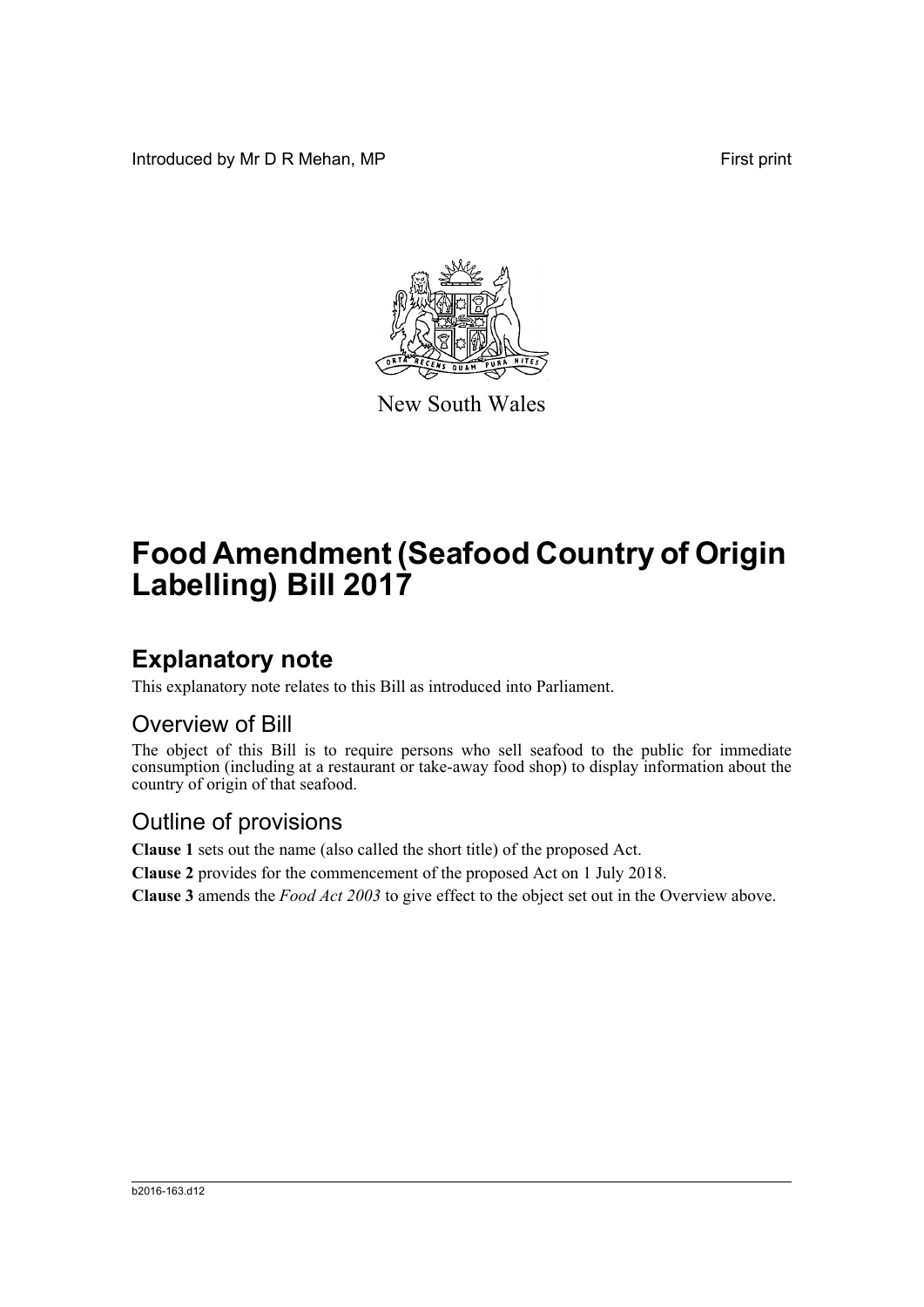Introduced by Mr D R Mehan, MP **First** print



New South Wales

# **Food Amendment (Seafood Country of Origin Labelling) Bill 2017**

## **Contents**

|               |                                  | Page |  |
|---------------|----------------------------------|------|--|
|               | Name of Act                      |      |  |
| $\mathcal{P}$ | Commencement                     | ◠    |  |
| $\mathcal{S}$ | Amendment of Food Act 2003 No 43 |      |  |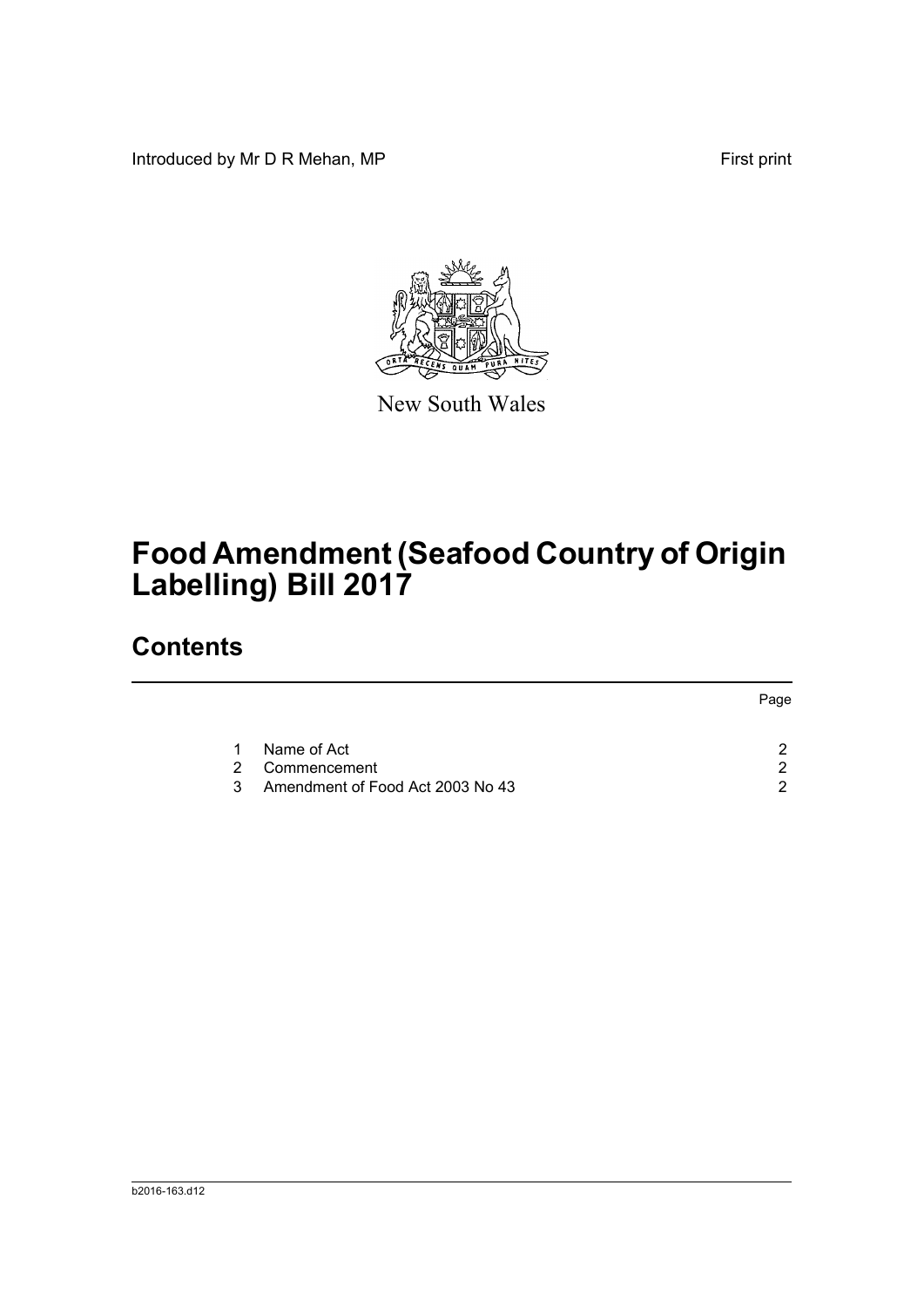

New South Wales

# **Food Amendment (Seafood Country of Origin Labelling) Bill 2017**

No , 2017

#### **A Bill for**

An Act to amend the *Food Act 2003* to require the country of origin of seafood that is sold for immediate consumption to be displayed.